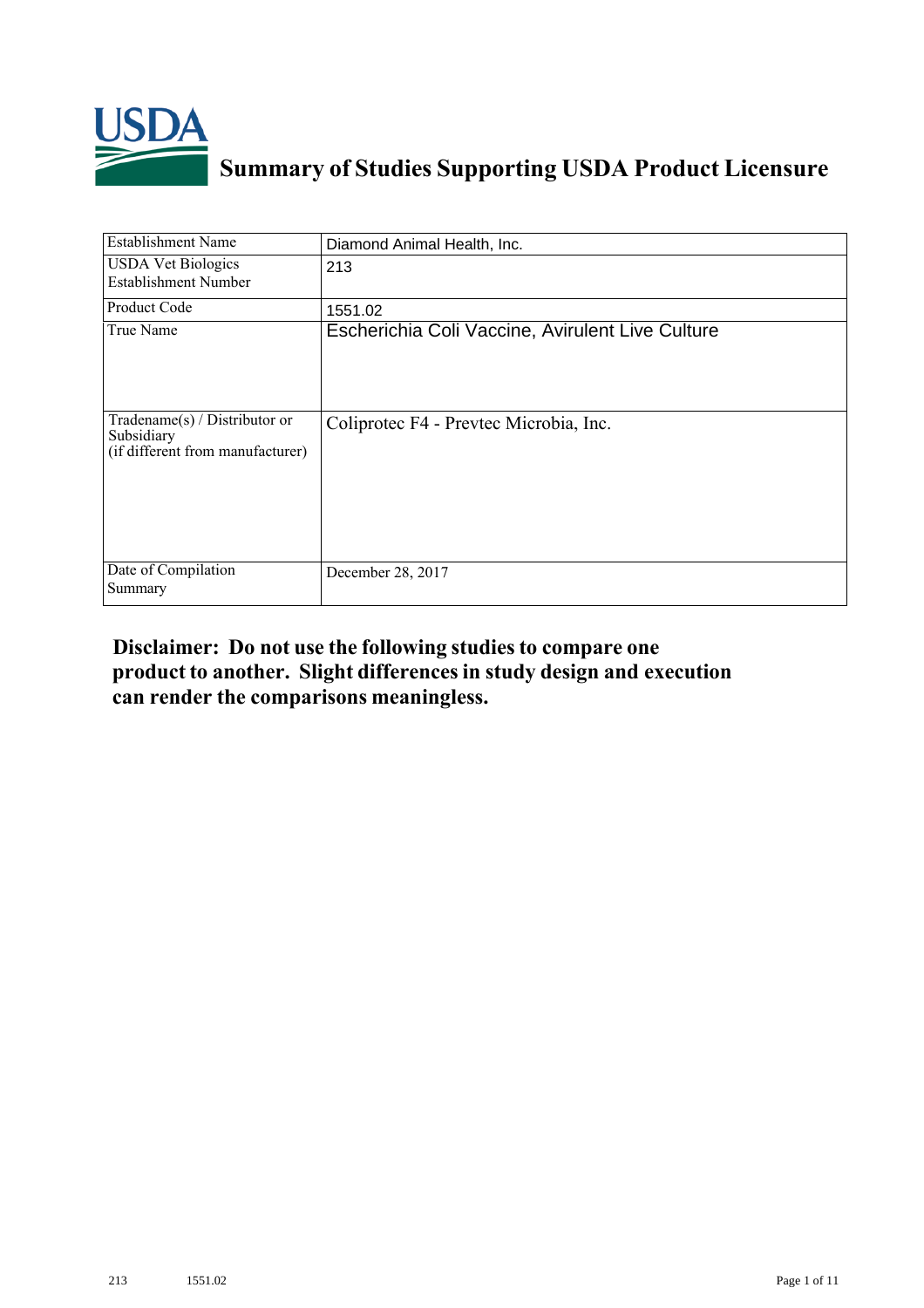| Study 2007 |  |
|------------|--|
|------------|--|

| <b>Study Type</b>              | Efficacy                                                                                                                                                                                                |
|--------------------------------|---------------------------------------------------------------------------------------------------------------------------------------------------------------------------------------------------------|
| <b>Pertaining to</b>           | K88 (F4)-positive enterotoxigenic Escherichia coli (E. coli)                                                                                                                                            |
| <b>Study Purpose</b>           | Demonstrate efficacy against Post-weaning diarrhea (PWD).                                                                                                                                               |
| <b>Product Administration</b>  | One dose administered orally.                                                                                                                                                                           |
| <b>Study Animals</b>           | 20 vaccinated and 20 control commercial crossbred                                                                                                                                                       |
|                                | pigs, 18 days at vaccination, castrated male and female.                                                                                                                                                |
|                                | 5 vaccinated and 8 non-vaccinated were F4-E. coli                                                                                                                                                       |
|                                | susceptible pigs. Pigs from farms without PWD                                                                                                                                                           |
|                                | episodes in the last 6 months.                                                                                                                                                                          |
| <b>Challenge Description</b>   | F4-positive enterotoxigenic E. coli administered 7                                                                                                                                                      |
|                                | days after vaccination.                                                                                                                                                                                 |
| <b>Interval observed after</b> | Pigs observed twice daily for 3 days after challenge                                                                                                                                                    |
| challenge                      |                                                                                                                                                                                                         |
| <b>Results</b>                 | An animal was considered having diarrhea if the pig<br>showed diarrhea (score $\geq$ 2 on a scoring system ranging<br>from $(0)$ normal to $(4)$ totally liquid) at least for 1 day post-<br>challenge. |
|                                | Results of F4- <i>E. coli</i> susceptible pigs are presented.                                                                                                                                           |
|                                | Results                                                                                                                                                                                                 |
|                                | Frequency of pigs with diarrhea at any day post-challenge:                                                                                                                                              |
|                                | Controls:<br>16/20(80%)<br>Vaccinates: $8/20 (40%)$                                                                                                                                                     |
|                                | Raw data shown on next page.                                                                                                                                                                            |
|                                |                                                                                                                                                                                                         |
|                                |                                                                                                                                                                                                         |
|                                |                                                                                                                                                                                                         |
|                                |                                                                                                                                                                                                         |
|                                |                                                                                                                                                                                                         |
|                                |                                                                                                                                                                                                         |
|                                |                                                                                                                                                                                                         |
|                                |                                                                                                                                                                                                         |
|                                |                                                                                                                                                                                                         |
|                                |                                                                                                                                                                                                         |
|                                |                                                                                                                                                                                                         |
| <b>USDA Approval Date</b>      | February 18, 2015                                                                                                                                                                                       |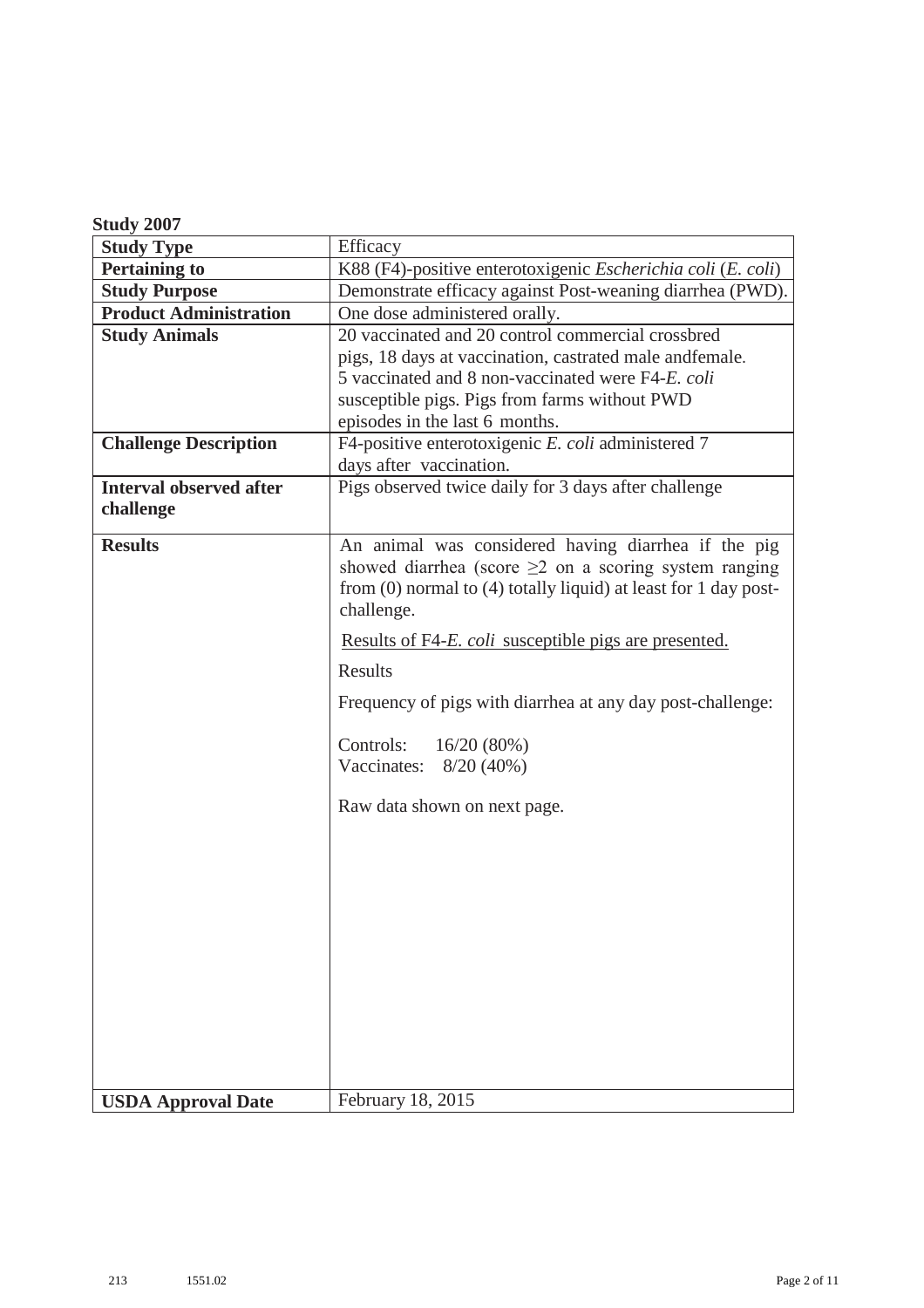|                                                                                                                        |           |                          | Diarrhea <sup>2</sup>        | $\mathsf{S}^{\mathsf{O}}$ | Yes           | $\frac{1}{2}$ | $\frac{1}{2}$ | $\frac{1}{2}$    | $\frac{1}{2}$ | Yes           | $\frac{1}{2}$ | $\frac{1}{2}$ | Yes            | $\frac{1}{2}$       | Yes             | Yes            | $\frac{1}{2}$    | $\frac{1}{2}$                            | Yes           | Yes              | $\frac{1}{2}$ | Yes           | $\frac{1}{2}$ |                                                                                                                                                 |
|------------------------------------------------------------------------------------------------------------------------|-----------|--------------------------|------------------------------|---------------------------|---------------|---------------|---------------|------------------|---------------|---------------|---------------|---------------|----------------|---------------------|-----------------|----------------|------------------|------------------------------------------|---------------|------------------|---------------|---------------|---------------|-------------------------------------------------------------------------------------------------------------------------------------------------|
|                                                                                                                        | Vaccinate |                          |                              |                           |               |               |               |                  |               |               |               |               |                |                     |                 |                |                  |                                          |               |                  |               |               |               |                                                                                                                                                 |
|                                                                                                                        |           |                          | DPC                          | $\mathop{\mathrm{NA}}$    | $\sum$        | $\circ$       | $\circ$       | $\sum_{i=1}^{n}$ |               | $\mathbf 2$   |               | $\circ$       | $\infty$       | $\circ$             | $\mathbf{\sim}$ | $\mathbf 2$    | $\circ$          | $\mathrel{\mathop{\mathsf{C}}\nolimits}$ | $\mathcal{C}$ | $\mathbf{\sim}$  | $\circ$       | $\epsilon$    | $\circ$       |                                                                                                                                                 |
|                                                                                                                        |           | Fecal Score <sup>1</sup> | DPC<br>$\mathbf{\mathbf{z}}$ | $\circ$                   |               | 0             | 0             |                  |               | 0             | 0             | 0             | ○              | $\circ$             | 0               | $\epsilon$     | $\circ$          | ○                                        | $\circ$       | $\mathcal{L}$    | $\circ$       | 0             | $\circ$       |                                                                                                                                                 |
|                                                                                                                        |           |                          | DPC                          | 0                         | $\mathcal{C}$ | 0             | $\circ$       | 0                | $\circ$       | 0             |               | 0             | ○              | $\circ$             | 3               | 0              | $\circ$          | $\circ$                                  | $\circ$       | $\sum_{i=1}^{n}$ | $\circ$       | 0             | $\circ$       |                                                                                                                                                 |
|                                                                                                                        |           | RF4                      | status                       | I.                        |               | J.            | п             | $\blacksquare$   | $\mathbf{I}$  |               |               | J.            | $\blacksquare$ | I.                  | J.              | $\blacksquare$ |                  | ≨                                        | $^{+}$        | $\ddot{}$        | $\ddot{}$     | $\ddot{}$     | $\ddot{}$     |                                                                                                                                                 |
|                                                                                                                        |           | Animal                   | $\mathbf{a}$                 | 205                       | 206           | 213           | 216           | 220              | 223           | 224           | 236           | 237           | 242            | 248                 | 250             | 423            | 449              | 218                                      | 202           | 212              | 214           | 226           | 230           |                                                                                                                                                 |
|                                                                                                                        |           |                          | Diarrhea <sup>2</sup>        | Yes                       | $\frac{1}{2}$ | $\frac{1}{2}$ | Yes           | Yes              |               |               |               |               |                |                     |                 |                |                  |                                          |               |                  |               |               |               |                                                                                                                                                 |
|                                                                                                                        |           |                          |                              |                           |               |               |               |                  | Yes           | Yes           | Yes           | Yes           | $\frac{1}{2}$  | Yes                 | Yes             | Yes            | Yes              | Yes                                      | Yes           | $\frac{1}{2}$    | Yes           | Yes           | Yes           |                                                                                                                                                 |
|                                                                                                                        |           |                          |                              |                           |               |               |               |                  |               |               |               |               |                |                     |                 |                |                  |                                          |               |                  |               |               |               |                                                                                                                                                 |
|                                                                                                                        | Control   |                          | DPC<br>3                     | $\circ$                   | $\circ$       | $\circ$       | 3             | $\mathfrak{c}$   |               | 3             | $\mathcal{L}$ | $\circ$       | $\circ$        | $\epsilon$          | 3               | $\circ$        | $\sum_{i=1}^{n}$ | $\overline{\mathcal{C}}$                 | $\tilde{\xi}$ | $\sum_{i=1}^{n}$ | $\mathcal{L}$ | $\infty$      | 4             |                                                                                                                                                 |
|                                                                                                                        |           |                          | DPC<br>$\mathbf{z}$          | $\mathbf{\Omega}$         | $\circ$       | 0             | $\circ$       |                  | $\mathcal{C}$ | $\circ$       | $\circ$       | 4             | $\circ$        | $\circ$             | $\circ$         | $\circ$        | 4                | $\circ$                                  | $\mathcal{L}$ | $\circ$          | 4             | $\circ$       |               |                                                                                                                                                 |
|                                                                                                                        |           | Fecal Score <sup>1</sup> | DPC                          | $\circ$                   | $\circ$       | 0             | $\circ$       | $\circ$          | 4             | $\mathcal{C}$ | $\mathcal{L}$ | $\circ$       | $\circ$        | $\circ$             | $\circ$         | $\mathcal{C}$  | $\mathfrak{c}$   | $\circ$                                  | $\circ$       | $\circ$          | $\epsilon$    | $\mathcal{L}$ | $\circ$       |                                                                                                                                                 |
| Study 2007. Table below presents fecal consistency scores and presence/absence of diarrhea at any day after challenge. |           | RF4                      | status                       | I.                        | $\mathbf I$   | J.            | $\mathsf I$   | $\mathbf{I}$     | $\mathbf I$   | J.            |               | $\mathsf I$   | $\mathbf I$    | $\bar{\phantom{a}}$ | ≨               | $\ddot{}$      | $\ddot{}$        | $\ddot{}$                                | $\ddot{}$     | $\ddot{}$        | $\ddot{}$     | $\ddot{}$     | $\ddot{}$     | The fecal consistency was evaluated on a continuous scale with 5 levels: (0) normal, (1) pasty, (2) presence of liquid but more solid particles |

**Study 2007. Table below presents fecal consistency scores and presence/absence of diarrhea at any day after challenge.** ar challenge  $\ddot{\bf{a}}$  $\mathbf{r}$  $\overline{1}$ j.  $\frac{1}{2}$  of  $\alpha$  $\mathbf{c}$ ł, ł, Í, É  $2007$ ł

than liquid, (3) presence of more liquid than solid particles, and (4) totally liquid.<br><sup>2</sup> An animal was considered having diarrhea if the pig showed score  $\geq$ 2 for at least one day post-challenge. <sup>2</sup> An animal was considered having diarrhea if the pig showed score  $\geq$  for at least one day post-challenge. than liquid, (3) presence of more liquid than solid particles, and (4) totally liquid.

DPC: Day post-challenge

DPC: Day post-challenge<br>NC: No content in the intestinal segment NC: No content in the intestinal segment NA: Not Available

NA: Not Available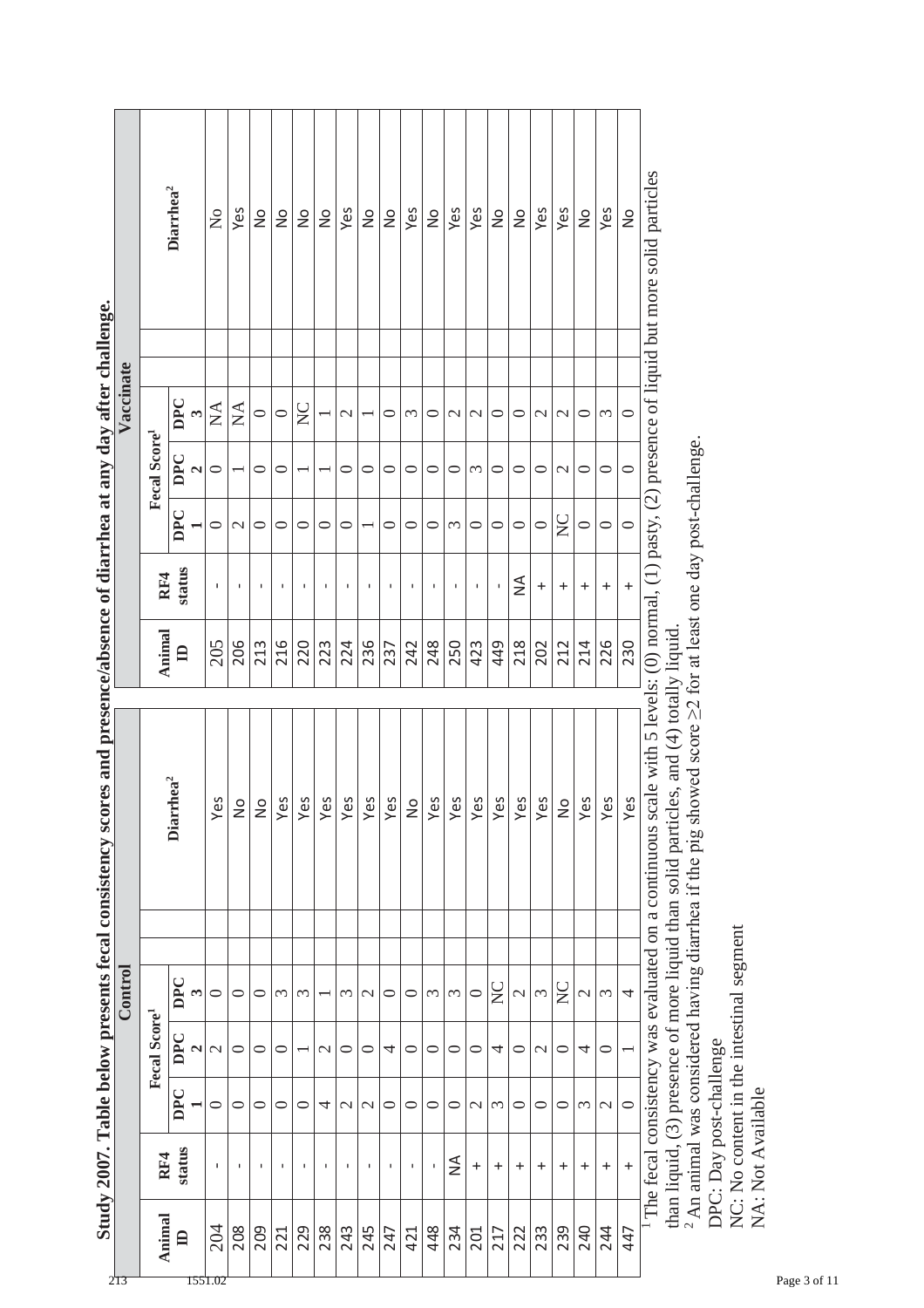## **Study PREV-08-004**

| <b>Study Type</b>              | Efficacy                                                                                                                                                                                         |
|--------------------------------|--------------------------------------------------------------------------------------------------------------------------------------------------------------------------------------------------|
| <b>Pertaining to</b>           | K88 (F4)-positive enterotoxigenic Escherichia coli (E. coli)                                                                                                                                     |
| <b>Study Purpose</b>           | Demonstrate efficacy against Post-weaning diarrhea (PWD).                                                                                                                                        |
| <b>Product Administration</b>  | One dose administered orally                                                                                                                                                                     |
| <b>Study Animals</b>           | 18 vaccinated and 20 control commercial crossbred F4-E. coli                                                                                                                                     |
|                                | susceptible pigs, 18 days at vaccination, castrated male and                                                                                                                                     |
|                                | female. Pigs from farms without PWD episodes in the last 6<br>months.                                                                                                                            |
| <b>Challenge Description</b>   | F4-positive enterotoxigenic E. coli administered 7 days after<br>vaccination.                                                                                                                    |
| <b>Interval observed after</b> | Pigs observed twice daily for 3 days after challenge                                                                                                                                             |
| challenge                      |                                                                                                                                                                                                  |
| <b>Results</b>                 | An animal was considered having diarrhea if the pig showed<br>diarrhea (score $\geq$ 2 on a scoring system ranging from (0) normal to<br>(4) watery diarrhea) at least for 1 day post-challenge. |
|                                | <b>Results</b>                                                                                                                                                                                   |
|                                | Frequency of pigs with diarrhea at any day post-challenge:                                                                                                                                       |
|                                | Controls: 16/20 (80%)                                                                                                                                                                            |
|                                | Vaccinates: $7/18$ (39%)                                                                                                                                                                         |
|                                | Raw data shown on next page.                                                                                                                                                                     |
| <b>USDA Approval Date</b>      | February 18, 2015                                                                                                                                                                                |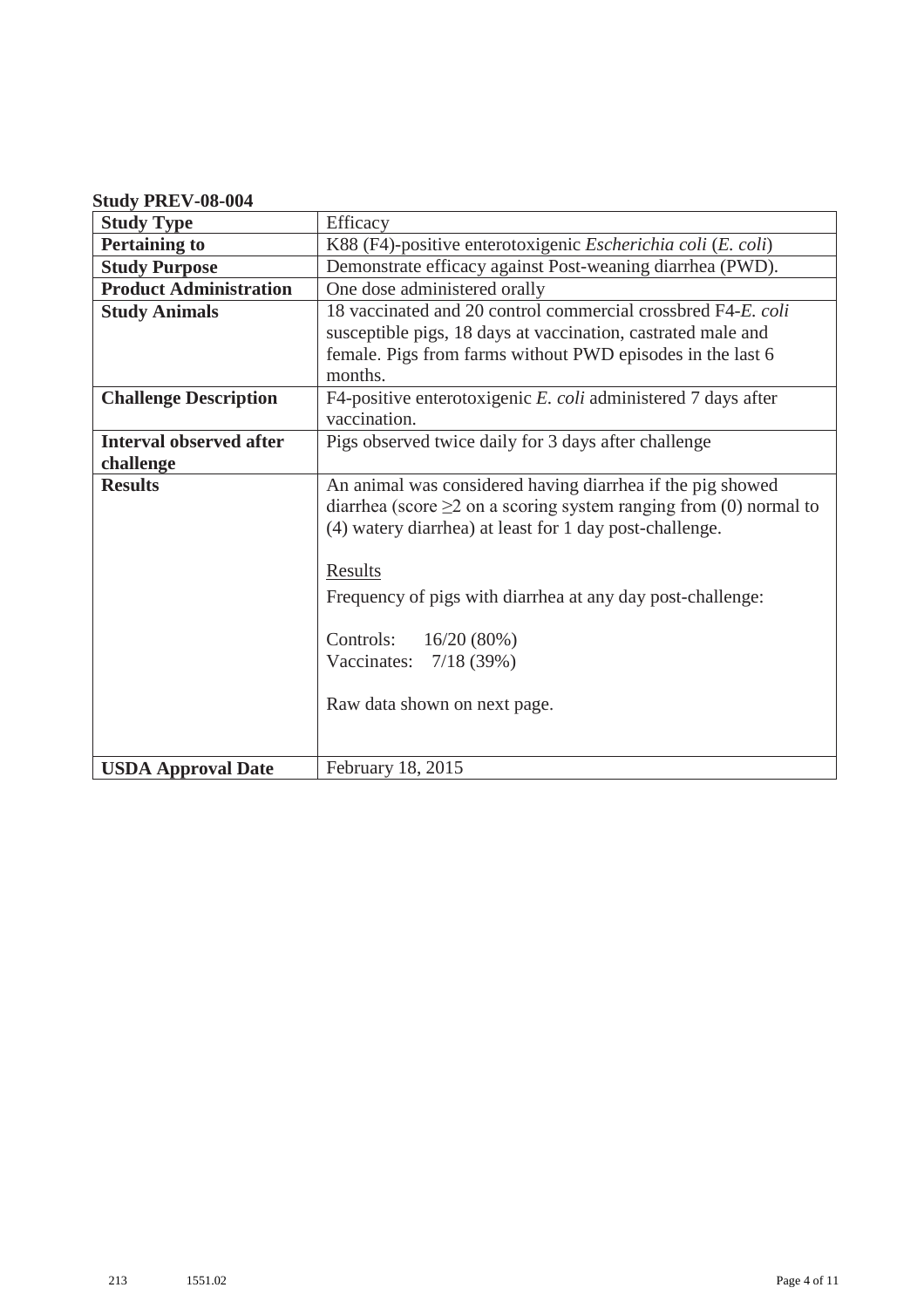Study PREV-08-004. Table below presents fecal consistency scores and presence/absence of diarrhea at any day after **Study PREV-08-004. Table below presents fecal consistency scores and presence/absence of diarrhea at any day after challenge.**

|                         |                |                          |                  | Control |                           |               |               |                          |                | Vaccinate                                                                                                                                            |
|-------------------------|----------------|--------------------------|------------------|---------|---------------------------|---------------|---------------|--------------------------|----------------|------------------------------------------------------------------------------------------------------------------------------------------------------|
| Animal                  |                | Fecal Score <sup>1</sup> |                  |         |                           | Animal        |               | Fecal Score <sup>1</sup> |                |                                                                                                                                                      |
| $\mathbf{a}$            | <b>DPC</b>     | <b>DPC</b>               | DPC              |         | Diarrhea <sup>2</sup>     | $\mathbf{a}$  | <b>DPC</b>    | DPC                      | DPC            | Diarrhea <sup>2</sup>                                                                                                                                |
|                         |                | $\mathbf{\tilde{c}}$     | $\mathfrak{g}$   |         |                           |               |               | $\mathbf{\Omega}$        | $\mathfrak{S}$ |                                                                                                                                                      |
| $\boldsymbol{d}$        | 3              | $\mathcal{C}$            | $\sum_{i=1}^{n}$ |         | Yes                       | $\frac{4}{6}$ |               | $\mathcal{L}$            | $\circ$        | Yes                                                                                                                                                  |
| $\boldsymbol{4}$        | $\mathcal{L}$  | 3                        | 3                |         | Yes                       | 47            |               | $\mathcal{L}$            | $\circ$        | Yes                                                                                                                                                  |
| 48                      | $\mathcal{L}$  | $\mathcal{C}$            | $\mathfrak{c}$   |         | Yes                       | $\ddot{ }$    | $\mathcal{L}$ | $\circ$                  | $\circ$        | Yes                                                                                                                                                  |
| $\overline{\mathbf{5}}$ |                | ⊂                        | ⊂                |         | $\mathsf{S}^{\mathsf{O}}$ | $\mathbf{r}$  | $\mathbf{C}$  |                          | $\circ$        | Yes                                                                                                                                                  |
| 75                      | 3              | $\mathcal{C}$            | 4                |         | Yes                       | 72            |               |                          | $\circ$        | $\mathsf{S}^{\mathsf{O}}$                                                                                                                            |
| $\mathcal{L}$           | $\mathbf{C}$   | $\epsilon$               | $\epsilon$       |         | Yes                       | 73            |               |                          | $\subset$      | $\mathsf{S}^{\mathsf{O}}$                                                                                                                            |
| 80                      | 3              | 3                        |                  |         | Yes                       | $\mathcal{F}$ | $\circ$       | $\mathcal{L}$            | $\subset$      | Yes                                                                                                                                                  |
| $\overline{\mathbf{S}}$ | $\mathfrak{c}$ | $\mathfrak{c}$           | ⊂                |         | Yes                       | 76            | $\circ$       |                          | ⊂              | $\frac{1}{2}$                                                                                                                                        |
| 82                      |                |                          | $\mathcal{C}$    |         | Yes                       | 77            |               |                          | $\circ$        | $\mathsf{S}^{\circ}$                                                                                                                                 |
| 85                      |                | ξ                        |                  |         | Yes                       | 78            | $\circ$       | $\mathcal{L}$            | ⊂              | Yes                                                                                                                                                  |
| 98                      | $\circ$        |                          | 0                |         | $\mathcal{L}^{\circ}$     | 83            | $\circ$       | $\circ$                  |                | $\mathsf{S}^{\mathsf{O}}$                                                                                                                            |
| 88                      |                |                          | 0                |         | $\mathsf{S}^{\mathsf{O}}$ | 84            | $\circ$       | ○                        | ⊂              | $\mathop{\mathsf{S}}\nolimits$                                                                                                                       |
| 90                      |                | ξ                        | ⊂                |         | Yes                       | 78            | $\circ$       | ⊂                        | $\circ$        | $\mathsf{S}^{\mathsf{O}}$                                                                                                                            |
| $5\overline{a}$         |                |                          | ξ                |         | Yes                       | 89            | $\circ$       |                          | $\circ$        | $\mathop{\mathsf{S}}$                                                                                                                                |
| 92                      | $\mathcal{L}$  | $\mathfrak{c}$           | $\mathfrak{c}$   |         | Yes                       | 93            |               | $\mathfrak{c}$           | 0              | Yes                                                                                                                                                  |
| $\mathfrak{p}$          |                | $\mathcal{L}$            |                  |         | $\mathbf{Yes}$            | 95            | $\circ$       |                          | $\circ$        | $\stackrel{\circ}{\mathsf{Z}}$                                                                                                                       |
| 96                      |                | 0                        | $\mathbf 2$      |         | Yes                       | 99            | $\circ$       | ○                        | $\circ$        | $\mathsf{S}^{\mathsf{O}}$                                                                                                                            |
| 50                      |                |                          |                  |         | $\mathsf{S}^{\mathsf{O}}$ | 100           | $\circ$       | 0                        | $\circ$        | $\mathsf{S}^{\mathsf{O}}$                                                                                                                            |
| 98                      | $\mathcal{L}$  | $\mathcal{C}$            | $\mathcal{L}$    |         | Yes                       |               |               |                          |                |                                                                                                                                                      |
| Blue                    | $\circ$        | $\mathcal{L}$            | $\mathbf{C}$     |         | Yes                       |               |               |                          |                |                                                                                                                                                      |
|                         |                |                          |                  |         |                           |               |               |                          |                | Fecal consistency score: 0 for normal; 1 for pasty; 2 for presence of liquid but more solid particles than liquid (mild diarrhea); 3 for presence of |

more liquid than solid particles (moderate diarrhea); and 4 for totally liquid (severe diarrhea). more liquid than solid particles (moderate diarrhea); and 4 for totally liquid (severe diarrhea).

<sup>2</sup> An animal was considered having diarrhea if the pig showed score  $\geq$ 2 for at least one day post-challenge. <sup>2</sup> An animal was considered having diarrhea if the pig showed score  $\geq$  2 for at least one day post-challenge.

DPC: Day post-challenge DPC: Day post-challenge NA: Not Available NA: Not Available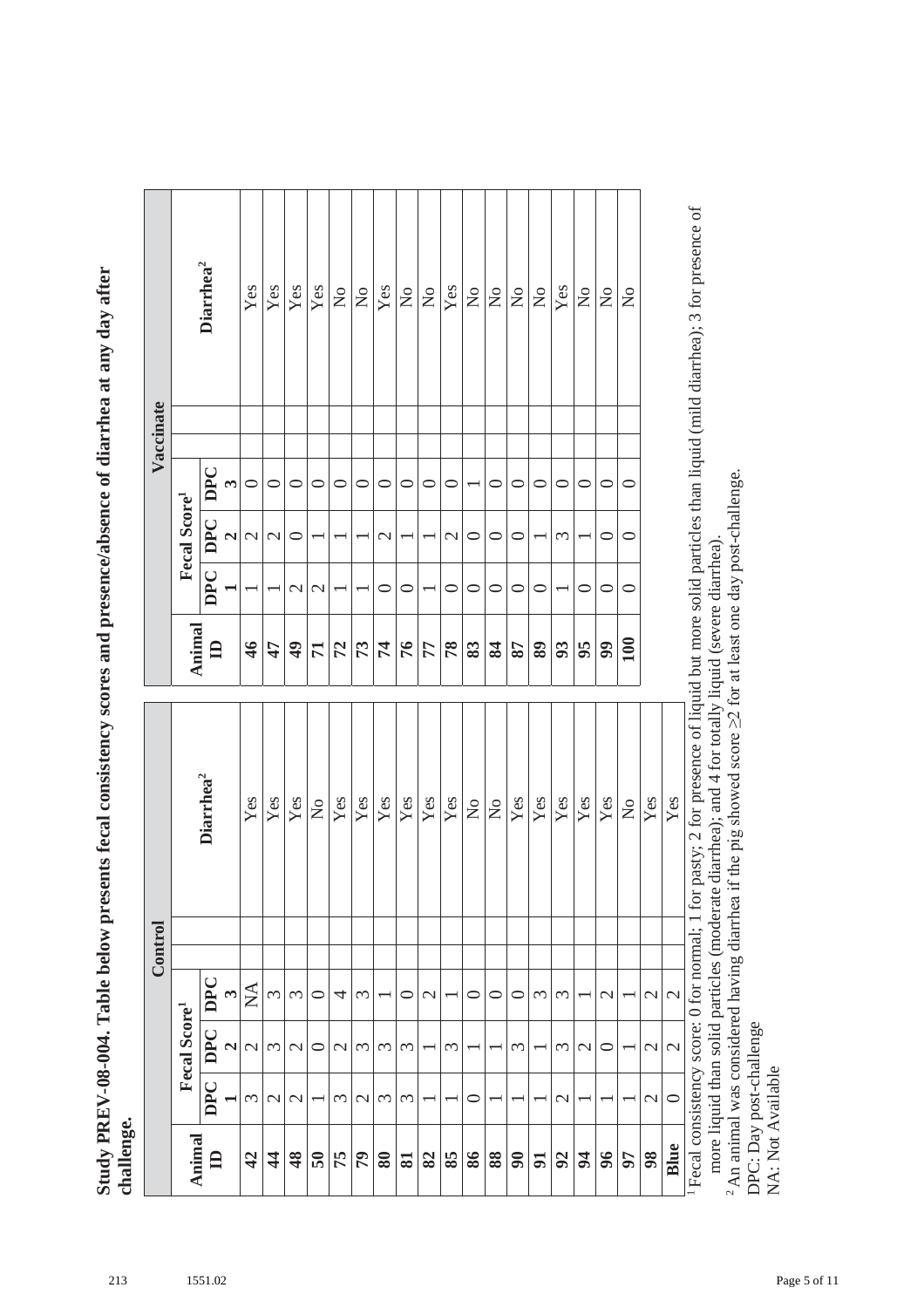## **Study PEX-AR-000-1**

| <b>Study Type</b>    | Efficacy                                                                                                                                                                                        |
|----------------------|-------------------------------------------------------------------------------------------------------------------------------------------------------------------------------------------------|
| <b>Pertaining to</b> | K88 (F4)-positive enterotoxigenic Escherichia coli (E. coli)                                                                                                                                    |
| <b>Study Purpose</b> | Demonstrate efficacy against post-weaning diarrhea (PWD).                                                                                                                                       |
| <b>Product</b>       | One dose administered orally.                                                                                                                                                                   |
| <b>Study Animals</b> | 18 vaccinated and 18 control commercial crossbred F4-E. coli                                                                                                                                    |
|                      | susceptible pigs, 16-17 days at vaccination, castrated male and                                                                                                                                 |
|                      | female. Pigs from farms without PWD episodes in the last 6                                                                                                                                      |
| <b>Challenge</b>     | F4-positive enterotoxigenic E. coli administered 7 days after                                                                                                                                   |
| <b>Description</b>   | vaccination.                                                                                                                                                                                    |
| <b>Interval</b>      | Pigs observed for 3 days after challenge.                                                                                                                                                       |
| observed after       |                                                                                                                                                                                                 |
| <b>Results</b>       | An animal was considered having diarrhea if the pig showed diarrhea<br>(score $\geq$ 2 on a scoring system ranging from (0) normal to (4) totally<br>liquid) at least for 1 day post-challenge. |
|                      | <b>Results</b>                                                                                                                                                                                  |
|                      | Frequency of pigs with diarrhea at any day post-challenge:                                                                                                                                      |
|                      | 7/18(39%)<br>Controls:<br>Vaccinates: $2/18$ (11%)                                                                                                                                              |
|                      | Raw data shown on next page.                                                                                                                                                                    |
|                      |                                                                                                                                                                                                 |
|                      |                                                                                                                                                                                                 |
|                      |                                                                                                                                                                                                 |
| <b>USDA Approval</b> | February 18, 2015                                                                                                                                                                               |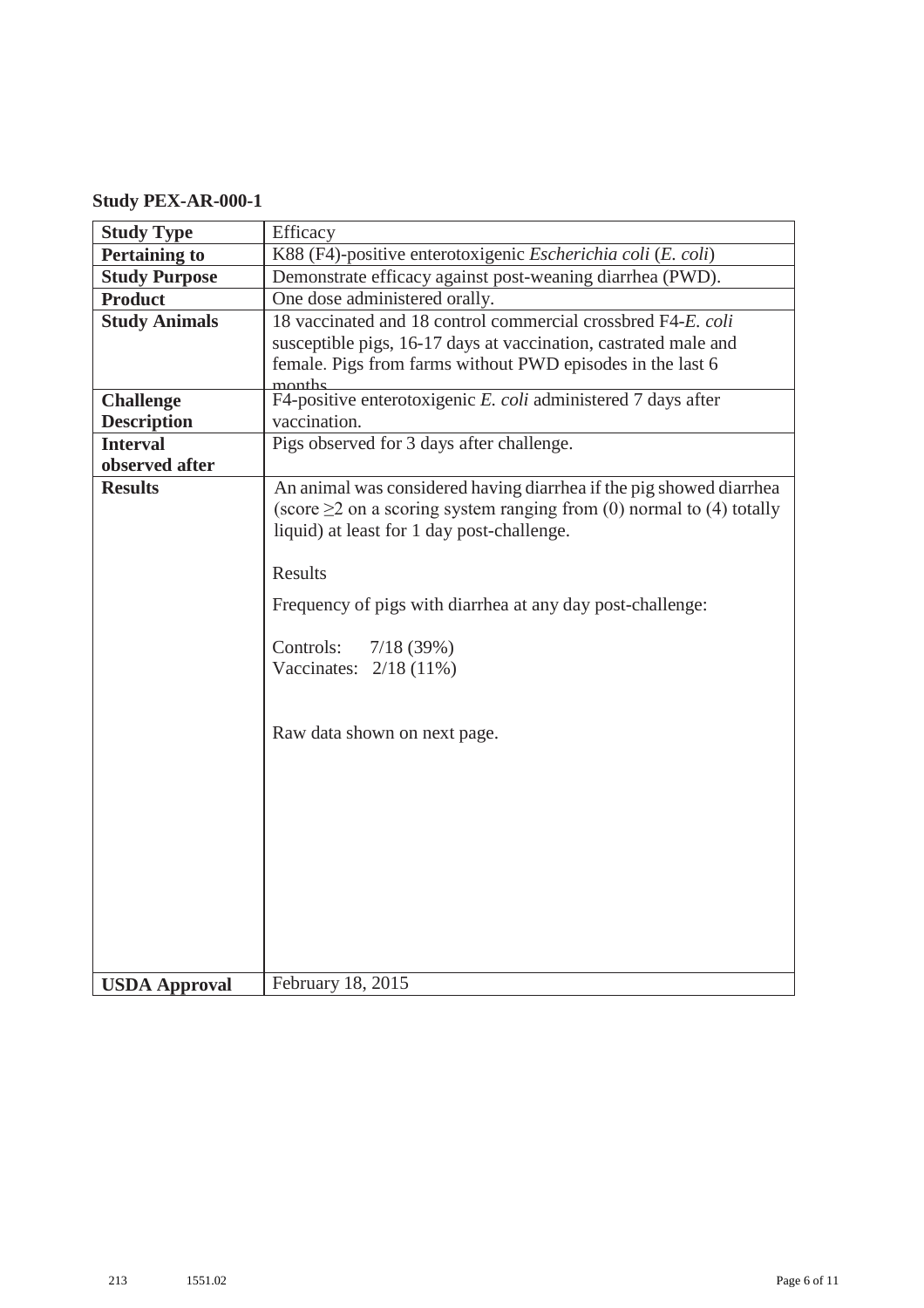Study PEX-AR-000-1. Table below presents fecal consistency scores and presence/absence of diarrhea at any day after challenge. **Study PEX-AR-000-1. Table below presents fecal consistency scores and presence/absence of diarrhea at any day after challenge.**

|           |                          | Diarrhea <sup>2</sup>     | $\mathsf{S}^{\mathsf{O}}$ | $\frac{1}{2}$  | $\frac{1}{2}$ | $\frac{1}{2}$                                                                 | $\frac{1}{2}$ | $\frac{1}{2}$ | $\frac{1}{2}$ | $\frac{1}{2}$     | $\frac{1}{2}$ | $\frac{1}{2}$ | $\frac{1}{2}$          | Yes           | $\frac{1}{2}$ | $\frac{1}{2}$ | Yes             | $\frac{1}{2}$       | $\frac{1}{2}$ | $\frac{1}{2}$            |                                                                                                     |
|-----------|--------------------------|---------------------------|---------------------------|----------------|---------------|-------------------------------------------------------------------------------|---------------|---------------|---------------|-------------------|---------------|---------------|------------------------|---------------|---------------|---------------|-----------------|---------------------|---------------|--------------------------|-----------------------------------------------------------------------------------------------------|
| Vaccinate |                          | DPC                       | ⊂                         | $\circ$        | 0             |                                                                               |               | 0             |               | $\circ$           |               | 0             | 0                      | $\mathcal{C}$ | $\circ$       |               |                 | $\mathord{\subset}$ | ⊂             | $\mathord{\subset}$      |                                                                                                     |
|           | Fecal Score <sup>1</sup> | DPC<br>$\mathbf{\hat{c}}$ | 0                         | $\circ$        | ○             |                                                                               |               | 0             | ○             | $\circ$           |               |               |                        | $\mathcal{C}$ | $\circ$       | 0             | $\mathbf{\sim}$ | $\mathord{\subset}$ | ⊂             | $\overline{\phantom{0}}$ |                                                                                                     |
|           |                          | <b>DPC</b>                | ⊂                         | $\circ$        | 0             | $\circ$                                                                       | $\circ$       | $\circ$       | $\circ$       | $\circ$           | ⊂             | $\circ$       | 0                      | $\mathcal{C}$ | $\circ$       | 0             |                 | $\mathord{\subset}$ | ⊂             | $\mathord{\subset}$      |                                                                                                     |
|           | Animal                   | $\mathbf{a}$              | $\overline{4}$            | $\overline{4}$ | 49            | 55                                                                            | 92            | 93            | 135           | 138               | 161           | 163           | 199                    | 207           | 210           | 213           | 265             | 269                 | 273           | 275                      |                                                                                                     |
|           |                          |                           |                           |                |               |                                                                               |               |               |               |                   |               |               |                        |               |               |               |                 |                     |               |                          |                                                                                                     |
|           |                          |                           |                           |                |               |                                                                               |               |               |               |                   |               |               |                        |               |               |               |                 |                     |               |                          |                                                                                                     |
|           |                          | Diarrhea <sup>2</sup>     | Yes                       | $\frac{1}{2}$  | $\frac{1}{2}$ | Yes                                                                           | Yes           | $\frac{1}{2}$ | Yes           | $\frac{1}{2}$     | $\frac{1}{2}$ | $\frac{1}{2}$ | $\frac{1}{2}$          | $\frac{1}{2}$ | $\frac{1}{2}$ | $\frac{1}{2}$ | $\frac{1}{2}$   | Yes                 | Yes           | Yes                      | $\sim$ was evaluated on an ordinal scale with 5 levels: (0) normal (1) pasty (2) presence of liquid |
|           |                          | DPC<br>$\omega$           | $\mathcal{L}$             | $\circ$        | ○             | $\circ$                                                                       | $\mathcal{C}$ | ○             | 4             | $\circ$           | 0             | $\circ$       |                        | $\circ$       | $\circ$       | 0             | ⊂               | 3                   | $\mathcal{C}$ |                          |                                                                                                     |
| Control   |                          | DPC<br>$\mathbf{\hat{c}}$ | $\mathcal{C}$             | $\circ$        | $\circ$       | ○                                                                             | $\circ$       | $\circ$       | ○             | $\circ$           | $\circ$       | $\circ$       | 0                      | ○             | $\circ$       | $\circ$       | ⊂               | 4                   | ⊂             | $\mathcal{L}$            |                                                                                                     |
|           |                          |                           |                           |                |               |                                                                               |               |               |               |                   |               |               |                        |               |               |               |                 |                     |               |                          |                                                                                                     |
|           | Fecal Score <sup>1</sup> | <b>DPC</b>                |                           | $\circ$        | 0             | $\mathcal{C}$                                                                 | $\circ$       | $\circ$       | 4             | 0                 | 0             | $\circ$       | $\circ$                | ○             | $\circ$       |               | ⊂               | $\mathfrak{c}$      | ⊂             | $\mathcal{L}$            |                                                                                                     |
|           | Animal<br>D              |                           |                           | 45             |               | យ $\left  \frac{\alpha}{2} \right  \approx \left  \frac{\alpha}{2} \right $ ង |               |               |               | $\frac{137}{154}$ |               |               | 8  8  8  9  8  5  7  2 |               |               |               |                 |                     |               |                          | e fecal consisten                                                                                   |

f liquid 1 The fecal consistency was evaluated on an ordinal scale with 5 levels: (0) normal, (1) pasty, (2) presence of liquid <sup>2</sup> An animal was considered having diarrhea if the pig showed score  $\geq$ 2 for at least one day post-challenge. <sup>2</sup> An animal was considered having diarrhea if the pig showed score  $\geq$  for at least one day post-challenge. The recar consistency was evaluated on an ordinal scate with 5 nevers: (0) normal, (1) pasty, (2) presence<br>but more solid particles than liquid, (3) presence of more liquid than solid particles, and (4) totally liquid. but more solid particles than liquid, (3) presence of more liquid than solid particles, and (4) totally liquid. DPC: Day post-challenge DPC: Day post-challenge NA: Not Available  $1$  The fec

NA: Not Available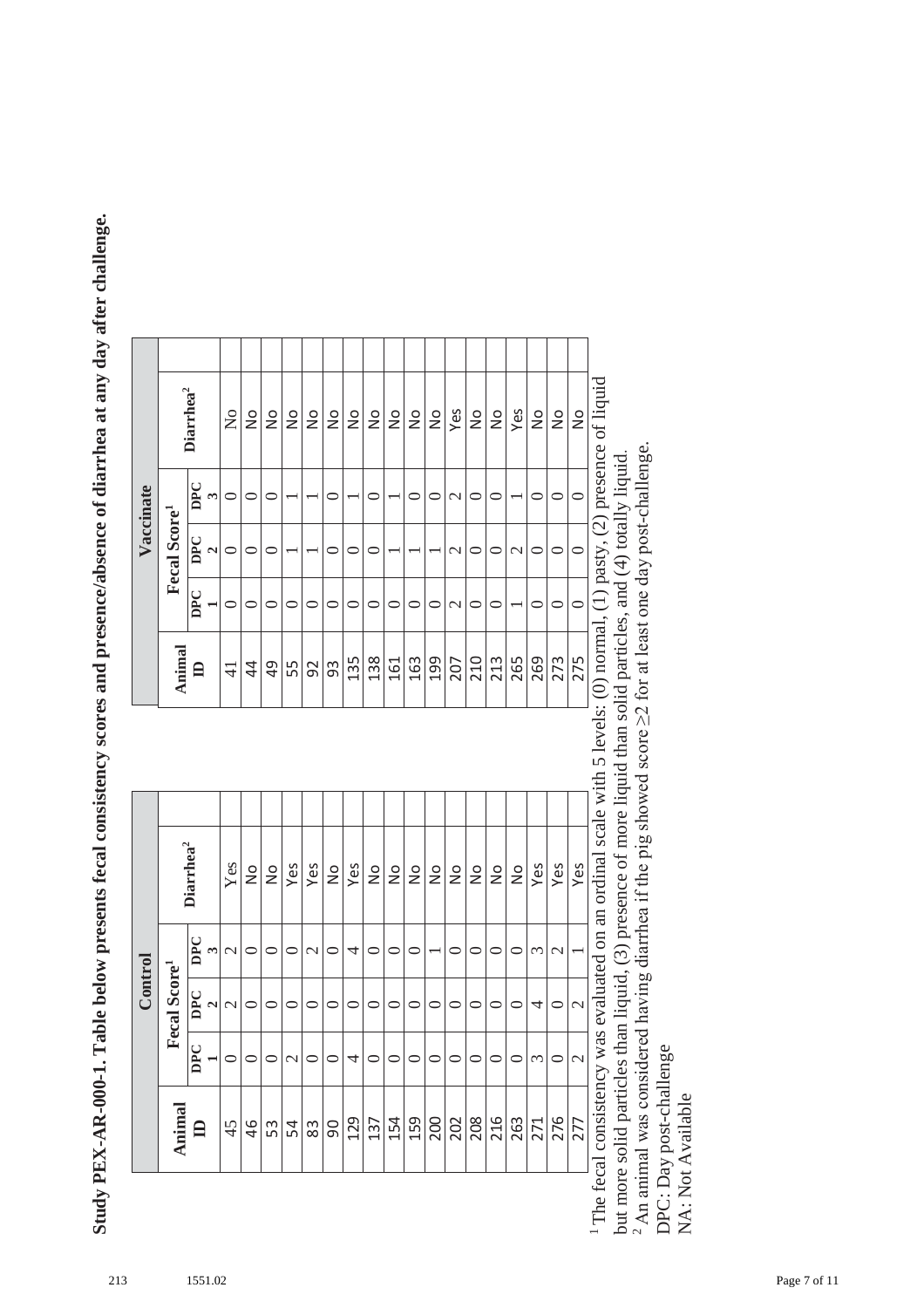#### **Study SRP-RA-0004**

| <b>Study Type</b>                             | Efficacy                                                                            |
|-----------------------------------------------|-------------------------------------------------------------------------------------|
| <b>Pertaining to</b>                          | K88 (F4)-positive enterotoxigenic Escherichia coli (E. coli)                        |
| <b>Study Purpose</b>                          | Demonstrate efficacy against Post-weaning diarrhea (PWD).                           |
| <b>Product</b>                                | One dose administered orally.                                                       |
| <b>Study Animals</b>                          | 16 vaccinated and 16 control commercial crossbred F4-E. coli susceptible            |
|                                               | pigs, 18-20 days at vaccination, castrated male and female. Pigs from               |
|                                               | farms without PWD episodes in the last 6 months.                                    |
| <b>Challenge Description</b>                  | F4-positive enterotoxigenic E. coli administered 7 days after                       |
|                                               | vaccination. Control and vaccinated pigs were commingled in a single                |
|                                               | pen for the challenge and evaluation of the efficacy criteria.                      |
| <b>Interval observed</b>                      | Pigs observed for 9 days after challenge.                                           |
| after challenge                               |                                                                                     |
| <b>Results</b>                                | An animal was considered having diarrhea if the pig showed diarrhea (score          |
|                                               | $\geq$ 2 on a scoring system ranging from (0) normal to (4) totally liquid, watery, |
|                                               | projectile) at least for 1 day post-challenge.                                      |
|                                               | <b>Results</b>                                                                      |
|                                               |                                                                                     |
|                                               | Frequency of pigs with diarrhea at any day post-challenge:                          |
|                                               | Controls:<br>7/15(75%)                                                              |
|                                               | Vaccinates:<br>2/16(12%)                                                            |
|                                               |                                                                                     |
|                                               | Raw data shown on next page.                                                        |
|                                               |                                                                                     |
|                                               |                                                                                     |
|                                               |                                                                                     |
|                                               |                                                                                     |
|                                               |                                                                                     |
|                                               |                                                                                     |
|                                               |                                                                                     |
|                                               |                                                                                     |
|                                               |                                                                                     |
|                                               |                                                                                     |
|                                               |                                                                                     |
| <b>USDA Approval Date   February 18, 2015</b> |                                                                                     |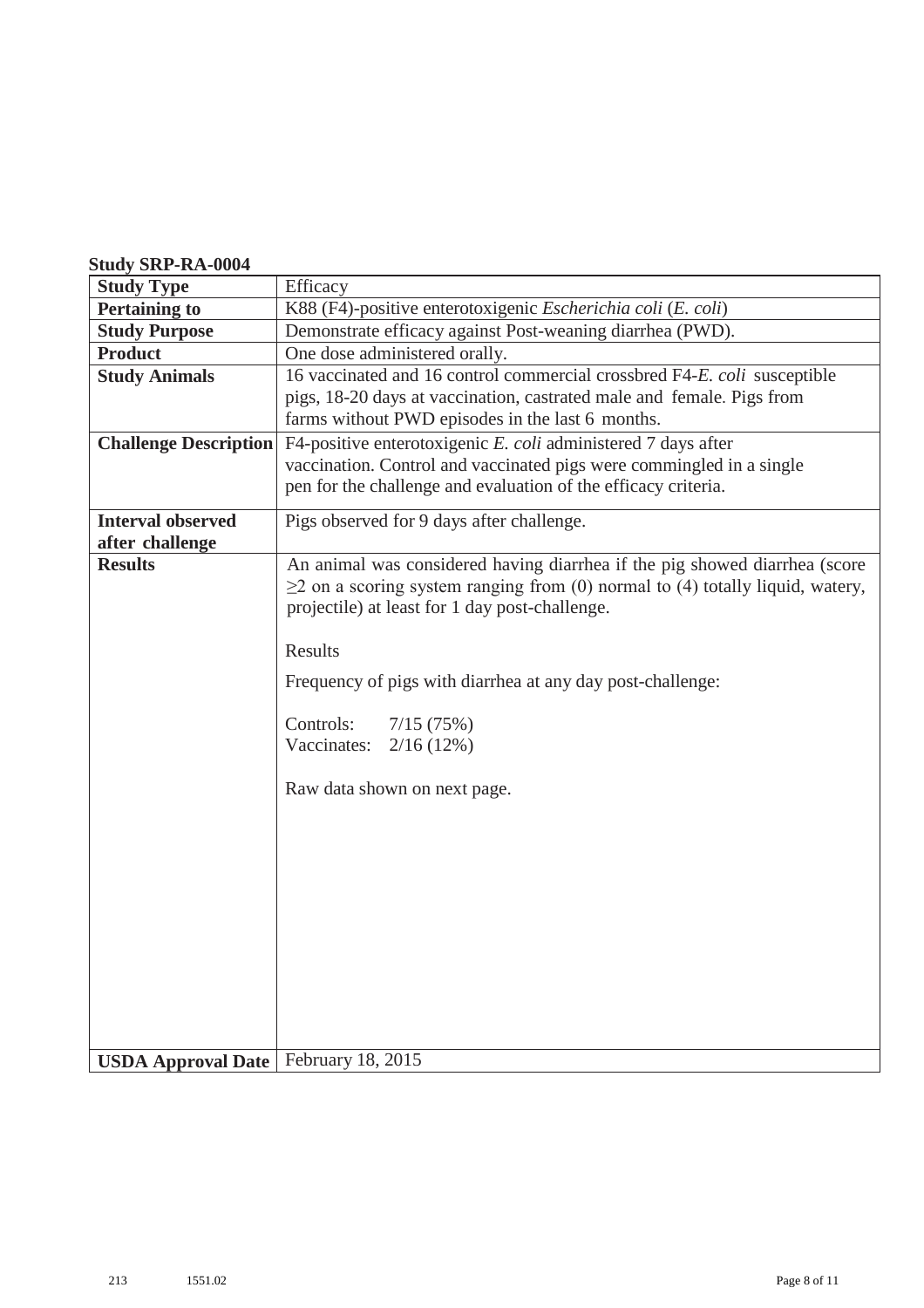**Study SRP-RA-0004. Table below presents fecal consistency scores and presence/absence of diarrhea at any day after**  Study SRP-RA-0004. Table below presents fecal consistency scores and presence/absence of diarrhea at any day after **challenge.**

|         |                          | Diarrhea <sup>2</sup> |           | Yes                      | $\mathsf{S}^{\mathsf{O}}$ | Yes           | Yes           | $\mathsf{S}^{\mathsf{O}}$ | Yes            | Yes                      | Yes         | Yes                      | Yes                      | Yes               | Yes      | $\overline{a}$           | Yes           | Yes     | $\overline{a}$ | continuous scale with 5 levels: $(0)$ normal, $(1)$ soft moulded pasty feces, $(2)$ moist |
|---------|--------------------------|-----------------------|-----------|--------------------------|---------------------------|---------------|---------------|---------------------------|----------------|--------------------------|-------------|--------------------------|--------------------------|-------------------|----------|--------------------------|---------------|---------|----------------|-------------------------------------------------------------------------------------------|
|         |                          | DPC<br>9              |           | $\overline{\phantom{0}}$ | ≏                         | 0             | $\circ$       | $\circ$                   | ≏              | $\sim$                   | $\circ$     | 0                        | $\mathbf{\sim}$          | $\circ$           | $\Omega$ | 0                        | $\circ$       | 0       | $\circ$        |                                                                                           |
|         |                          | <b>DPC</b>            | $\infty$  | $\mathsf{N}$             | $\Omega$                  | 0             | $\circ$       | 0                         | $\Omega$       | $\circ$                  | 0           | 0                        | $\circ$                  | $\circ$           | ≏        | 0                        | $\circ$       | 1       | $\circ$        |                                                                                           |
| Control |                          | DPC                   | $\Gamma$  | S                        | ≏                         | 0             | $\circ$       | 0                         | ≏              | $\circ$                  | $\circ$     | 0                        | 0                        | $\circ$           | 0        | 0                        | 0             | $\circ$ | $\circ$        |                                                                                           |
|         |                          | DPC                   | $\bullet$ | 3                        | ≏                         | 0             | $\circ$       | 0                         | $\supset$      | $\circ$                  | 0           |                          | $\overline{\phantom{0}}$ | $\circ$           | 0        | $\overline{\phantom{0}}$ | $\circ$       | $\circ$ | $\circ$        |                                                                                           |
|         | Fecal Score <sup>1</sup> | DPC                   | <b>I</b>  | 2                        | ≏                         | $\circ$       | $\circ$       | $\circ$                   | $\bigcirc$     | $\circ$                  | $\mathbf 2$ | $\circ$                  | J                        | $\sim$            | $\circ$  | $\circ$                  | 0             | $\circ$ | $\circ$        |                                                                                           |
|         |                          | DPC                   | 4         | 2                        | ≏                         | $\sim$        |               | 0                         | ≏              | 1                        | 0           | 0                        | $\circ$                  | S                 |          | 0                        | S             | $\sim$  | 1              |                                                                                           |
|         |                          | DPC                   |           | 3                        | $\Box$                    | $\mathbf{C}$  | $\mathcal{L}$ | $\circ$                   | ≏              | $\overline{\mathcal{C}}$ | 3           |                          |                          | 3                 |          |                          | 3             |         |                |                                                                                           |
|         |                          | <b>DPC</b>            |           | 3                        |                           | $\mathcal{C}$ | 4             | 0                         | 4              | $\mathcal{C}$            | ⊂           |                          |                          |                   | ω        |                          | $\mathcal{C}$ | $\circ$ | $\subset$      |                                                                                           |
|         |                          | <b>DPC</b>            |           | 0                        |                           |               | ⊂             | ⊂                         | $\mathfrak{c}$ |                          | 3           | $\overline{\mathcal{C}}$ |                          | $\mathbf{\Omega}$ |          | ⊂                        | ○             | 0       | $\subset$      |                                                                                           |
|         |                          | Animal ID             |           | $\infty$                 | $\mathbf{a}$              | 35            | 36            | 74                        | 75             | 84                       | 88          | 56                       | 98                       | 102               | 105      | 151                      | 159           | 161     | 165            | The fecal consistency was evaluated on a                                                  |

cow-dung appearance, (3) presence of liquid mixed with solid particles, and (4) totally liquid, watery, projectile. cow-dung appearance, (3) presence of liquid mixed with solid particles, and (4) totally liquid, watery, projectile.

<sup>2</sup> An animal was considered having diarrhea if the pig showed score  $\geq$  for at least one day post-challenge. <sup>2</sup> An animal was considered having diarrhea if the pig showed score  $\geq$  for at least one day post-challenge.

D: Dead

DPC: Day post-challenge DPC: Day post-challenge NA: Not Available NA: Not Available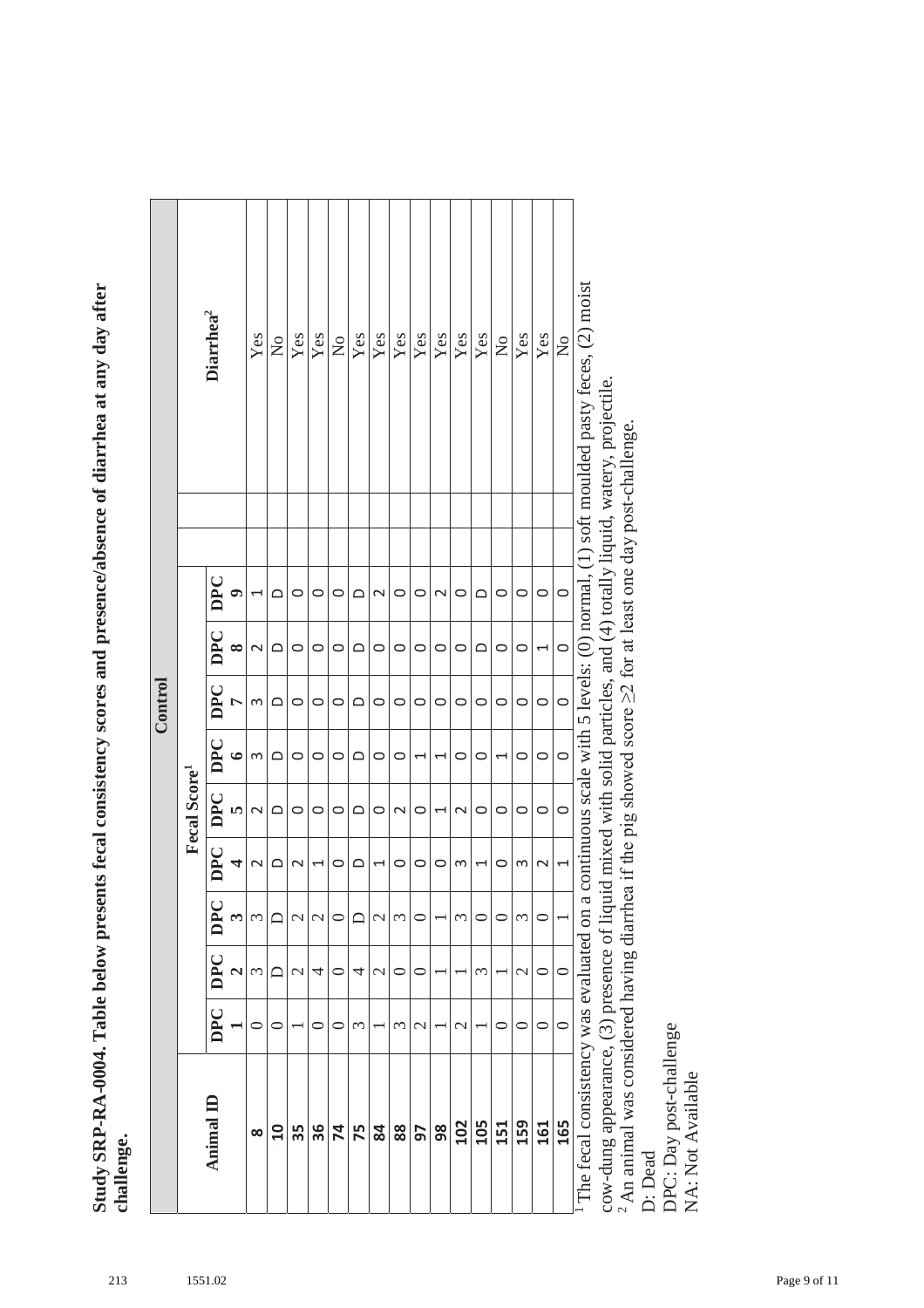**Study SRP-RA-0004. Table below presents fecal consistency scores and presence/absence of diarrhea at any day after**  Study SRP-RA-0004. Table below presents fecal consistency scores and presence/absence of diarrhea at any day after **challenge.**

|            |                          | Diarrhea <sup>2</sup> |                | $\frac{1}{2}$ | $\frac{1}{2}$            | $\frac{1}{2}$ | $\frac{1}{2}$            | $\frac{1}{2}$ | $\frac{1}{2}$ | $\frac{1}{2}$ | Yes                      | $\frac{1}{2}$            | $\frac{1}{2}$    | Yes             | $\frac{1}{2}$ | $\frac{1}{2}$ | $\frac{1}{2}$ | Yes                      | Yes                      |
|------------|--------------------------|-----------------------|----------------|---------------|--------------------------|---------------|--------------------------|---------------|---------------|---------------|--------------------------|--------------------------|------------------|-----------------|---------------|---------------|---------------|--------------------------|--------------------------|
|            |                          |                       |                |               |                          |               |                          |               |               |               |                          |                          |                  |                 |               |               |               |                          |                          |
|            |                          | DPC                   | $\bullet$      | $\circ$       | $\circ$                  | $\circ$       | $\circ$                  | 1             | $\circ$       | $\circ$       | $\circ$                  | 1                        | $\circ$          | $\mathbf{\sim}$ | $\circ$       | $\circ$       | $\circ$       | $\circ$                  | $\circ$                  |
|            |                          | DPC                   | $\infty$       | $\circ$       | $\circ$                  | $\circ$       | $\circ$                  | $\circ$       | $\circ$       | $\circ$       | $\sim$                   | $\circ$                  | $\circ$          | $\infty$        | $\circ$       | 1             | $\circ$       | $\mathbf{\sim}$          | 0                        |
| Vaccinates |                          | DPC                   | $\overline{a}$ | $\circ$       | $\circ$                  | $\circ$       | $\circ$                  | $\circ$       | $\circ$       | $\circ$       | $\circ$                  | $\circ$                  | $\circ$          | $\overline{ }$  | $\circ$       | $\circ$       | $\circ$       | 1                        | $\overline{\mathsf{C}}$  |
|            |                          | $ $ DPC               | $\bullet$      | $\circ$       | $\circ$                  | $\circ$       | $\circ$                  | $\circ$       | $\circ$       | $\circ$       | $\circ$                  | $\circ$                  | $\circ$          | 1               | $\circ$       | $\circ$       | $\circ$       | 1                        | $\overline{\phantom{0}}$ |
|            | Fecal Score <sup>1</sup> | DPC                   | n)             | $\circ$       | $\circ$                  | $\circ$       | $\overline{\phantom{0}}$ | $\circ$       | $\circ$       | $\circ$       | $\overline{\phantom{0}}$ | $\overline{\phantom{0}}$ | $\circ$          | $\circ$         | $\circ$       | $\circ$       | $\circ$       | $\mathbf{\sim}$          | $\circ$                  |
|            |                          | <b>DPC</b>            | 4              | $\circ$       | $\overline{\phantom{0}}$ | $\circ$       | $\circ$                  | $\circ$       | $\circ$       | $\circ$       | $\circ$                  | $\circ$                  | $\circ$          | $\circ$         | $\circ$       | $\circ$       | $\circ$       | S                        | $\sim$                   |
|            |                          | DPC                   | $\omega$       |               |                          | $\circ$       | $\circ$                  | $\circ$       | $\circ$       | $\circ$       | $\overline{\mathcal{C}}$ | $\circ$                  | $\circ$          | $\mathcal{L}$   | $\circ$       | 0             |               | $\circ$                  |                          |
|            |                          | <b>DPC</b>            | $\mathbf{c}$   | $\circ$       | $\circ$                  | $\circ$       | $\circ$                  | $\circ$       | $\circ$       | $\circ$       | $\circ$                  | $\circ$                  | $\circ$          | $\circ$         | $\circ$       | $\circ$       | $\circ$       | $\overline{\mathcal{C}}$ | $\circ$                  |
|            |                          | <b>DPC</b>            |                |               |                          |               |                          | $\circ$       | $\subset$     |               | $\subset$                |                          | $\circ$          | $\circ$         | 0             | $\circ$       | ⊂             |                          |                          |
|            |                          | Animal ID             |                |               | LŊ                       | 37            | 39                       | 76            | 77            | 86            | 90                       | 96                       | $\overline{100}$ | $\frac{106}{1}$ | 107           | 152           | 158           | 160                      | 167                      |

1 The fecal consistency was evaluated on a continuous scale with 5 levels: (0) normal, (1) soft moulded pasty feces, (2) moist <sup>1</sup> The fecal consistency was evaluated on a continuous scale with 5 levels: (0) normal, (1) soft moulded pasty feces, (2) moist cow-dung appearance, (3) presence of liquid mixed with solid particles, and (4) totally liquid, watery, projectile. cow-dung appearance, (3) presence of liquid mixed with solid particles, and (4) totally liquid, watery, projectile. <sup>2</sup> An animal was considered having diarrhea if the pig showed score  $\geq$  for at least one day post-challenge. <sup>2</sup> An animal was considered having diarrhea if the pig showed score  $\geq$  for at least one day post-challenge. DPC: Day post-challenge DPC: Day post-challenge NA: Not Available

NA: Not Available